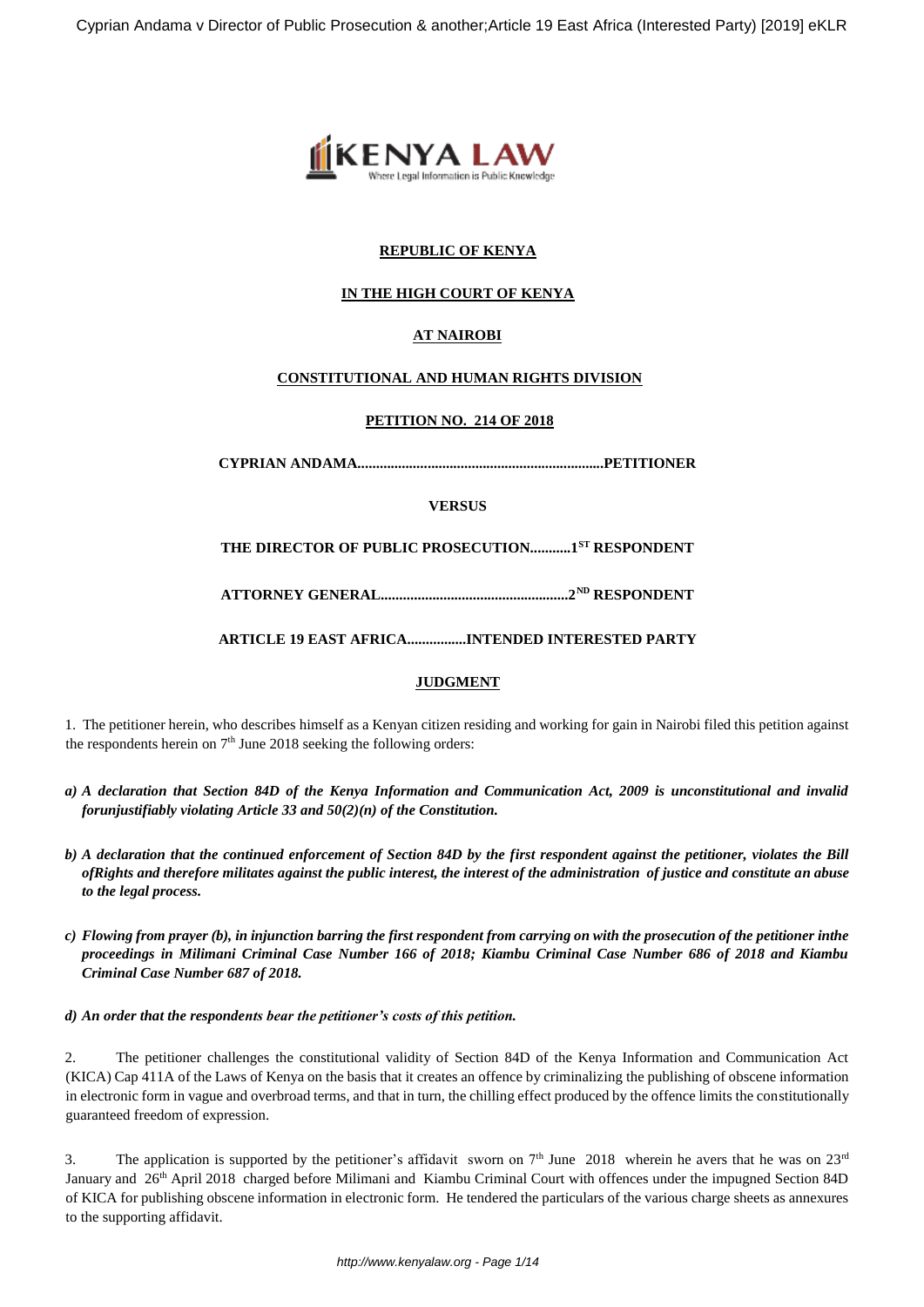4. It is the petitioner's case that the impugned Section 84D of KICA limits his freedom of speech and expression. He further states that the said Section is vague, overbroad with regard to the meaning of "lascivious" or "appeals to the prurient interest" or "tends to deprave and corrupt persons" thereby offending the principle of legality in Article  $50(2)(b)$  of the Constitution which requires that criminal law, especially one that limits a fundamental right must be clear enough to be understood and must be precise enough to cover only the activities connected to the law's purpose.

5. The petitioner contends that besides the creation of vague criminal offences, the impugned section leaves to wide a margin ofsubjective interpretation, misinterpretation and abuse in determining criminal penalties and adds that since none of the terms are defined or capable of precise or objective legal definition or understanding the result is that innocent persons may be arbitrarily arrested under the said section.

6. The petitioner states that apart from being vague, Section 84D has a chilling effect on the constitutional right to freedom ofexpression and the right to seek or receive information or ideas under Article 35 of the Constitution. He argues that the right to information under Article 35 is directly affected since the section does not refer to what content of the message can be, but only to its effect and that the section therefore includes all information deemed as subversive or offensive and conducive to breach of the peace notwithstanding its artistic, academic or scientific value.

7. He maintains that the impugned section does not therefore amount to a reasonable and justifiable limitation of the freedom ofexpression in an open and democratic society based on human dignity, equality and freedom under Article 24.

8. The petitioner maintains that the enforcement of Section 84D by the second respondent against the petitioner in MilimaniCriminal Case 166 of 2018, Kiambu Criminal Case Number 686 of 2018, and Kiambu Criminal Case Number 687 of 2018 would be an insidious form of censorship which impairs the core values contained in Article 33.

9. At the hearing of the petition the petitioner submitted that he had established a prima facie case on the constitutionality of Section84D of KICA as he had proved that he was facing charges in Milimani Criminal Case No. 166 of 2018, Kiambu Criminal Case No. 686 of 2018 and Kiambu Criminal Case No. 687 of 2018.

10. He argued that the impugned section is unconstitutional for being vague, and overbroad contrary to Article 50 (2) (a) and for being an unjustifiable limitation of the freedom of expression under Article 33 of the Constitution.

11. He further submitted that this court, as the custodian of the Bill of Rights, is mandated to intervene where facts disclose a needto prevent a violation of rights and fundamental freedoms guaranteed under the constitution. For this argument, he cited the decision in the case of *Bill Kipsang Rotich vs Inspector General of National Police Service [2013] eKLR.*

## **The interested parties' case.**

12. Through an application dated 29<sup>th</sup> June 2018 the interested party herein, Article 19-East Africa, sought and obtained the leave of the court to be admitted to this petition as an interested party.

13. The interested party thereafter filed written submissions in support of the petition which submissions were, at the hearing of thepetition, highlighted by Mr. Ochiel, learned counsel for the interested party, who submitted that Section 84D of the Kenya Information and Communication Act does not give due regard to Article 33 of the Constitution and Article 19(3) of the ICCPR (International Covenant on Civil and Political Rights).

14. Counsel submitted that the impugned section creates an offence in terms that are vague, undefined and whose effect isarbitrariness in the application of criminal law against dissenting voices. Counsel highlighted the main issues for determination to be;

*Whether section 84D of KICA limits freedom of expression guaranteed under Article 33(1) of the Constitution.*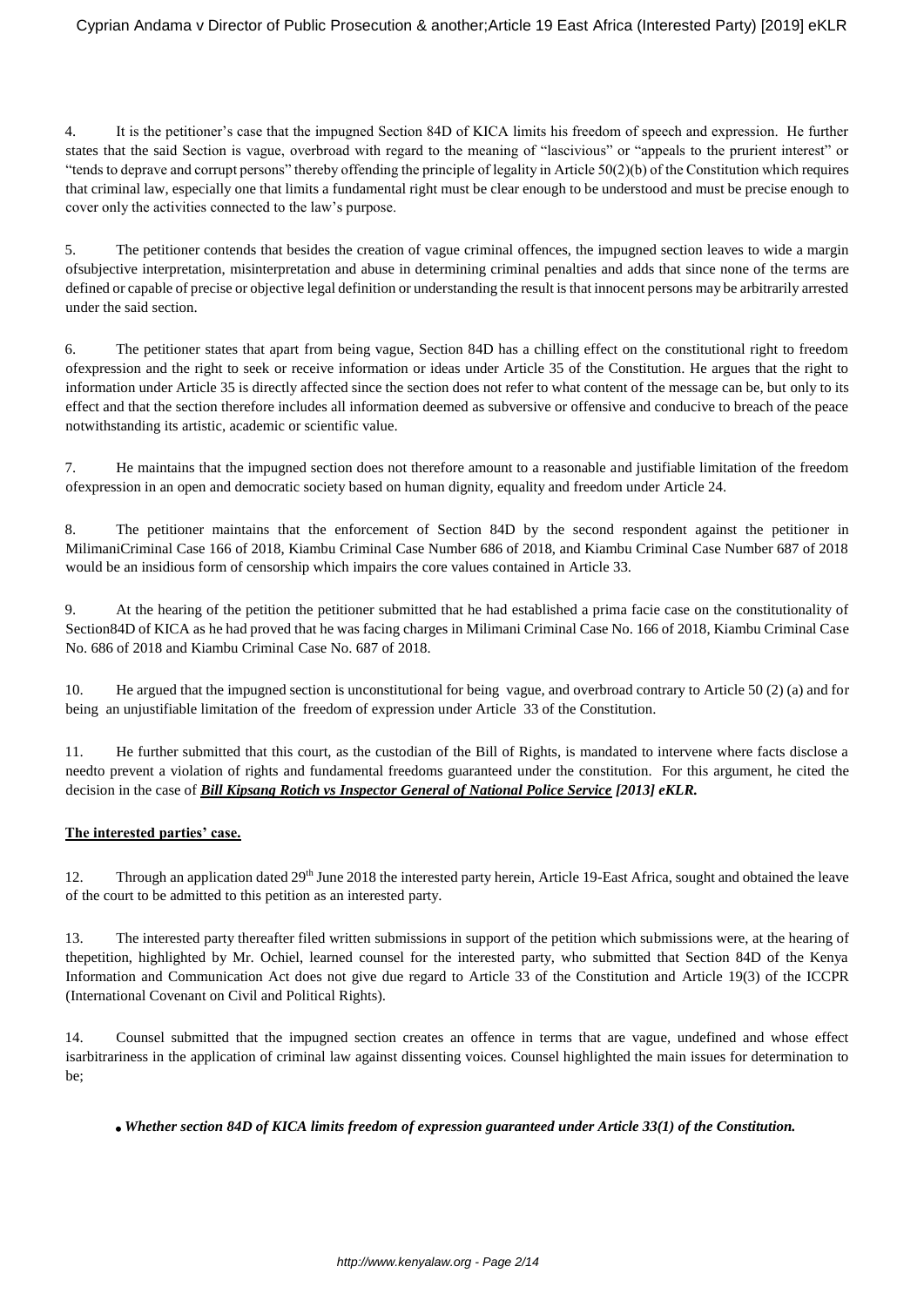- *Whether that limitation is reasonable and justifiable in an open and democratic society.*
- *Whether the limitation serves a legitimate aim.*
- *Whether the limitation is necessary in an open and democratic society.*
- *The appropriate relief to be granted in the case.*

15. On the first issue, counsel submitted that it is not in doubt that the petitioner was arrested and arraigned before the court oncharges under the impugned section and that he faces the risk of being jailed for at least 2 years or a fine of Kshs. 200,000/= in which case his rights under Article 33 of the Constitution have already been limited. On whether that limitation is reasonable and justifiable in an open and democratic society, counsel submitted that under Article 24(3) of the Constitution, the burden of proving that the limitation is justifiable rests with the respondents. For this argument, counsel relied on the decision in the case of *R vs Oakes [1986] 1 R.CS* wherein it was held that:

*"The presumption of innocence lies at the very heart of the criminal law and is protected …this presumption has enjoyed longstanding recognition at common law and has gained widespread acceptance as evidenced from its inclusion in major International human rights documents… The right to be presumed innocent until proven guilty requires at a minimum that; an individual be proven guilty beyond reasonable doubt, the state must bear the burden of proof; and criminal proceedings must be carried out in accordance with lawful procedures and fairness***."** (emphasis)

16. Counsel submitted that the impugned section does not satisfy the three part test set out under Article 24 of the Constitution which provides that the limitation must be provided for under the law, must have a legitimate aim and is necessary/proportional. Counsel argued that for a norm to be characterized as law, it must be formulated with sufficient precision so that an accused person can know exactly what conduct would attract criminal sanctions as vagueness attracts arbitrariness thereby leaving an accused person at the mercy of the Director of Public Prosecutions or the court's subjective interpretation.

It was submitted that the impugned section has no proximate relation to the 4 grounds under which freedom of expression may be limited as provided for under Article 33(2) of the Constitution and thus does not serve a legitimate aim.

On the respondent's argument that the section is necessitated by the need to protect the reputation of others, counsel submitted that the preamble/title of the impugned Act does not state that its intention is to protect reputations but states that it is to facilitate the development of the information and communication sector. Counsel therefore argued that the Act does not satisfy the necessity test. For this argument counsel relied on the decision in the case of *Jacqueline Okuta & Another vs Attorney General & 2 Others [2017] eKLR* wherein it was observed that defamation is a subject of Defamation Act. It was further submitted that the impugned section fails the proportionality test on the two grounds of vagueness and necessity.

#### **The 1st respondent's case**

17. The 1st respondent opposed the petition through the replying affidavit of Chief Inspector **Kassim Baricho** sworn on 18th July 2018 wherein he confirms that the petitioner was indeed charged before both the Milimani Chief Magistrates Court for offences under the impugned section of KICA. He further avers that the petitioner is a habitual offender who has on several occasions been charged for misuse of electronic media platforms and that the orders sought in this petition are intended to make him evade accountability for offensive acts.

18. Miss Mwenda, learned counsel for the 1<sup>st</sup> respondent submitted the rights under Articles 33 of the Constitution can be limited. Counsel cited the decision in the case of *Mutunga v Republic [1986] KLR 167* wherein the court held that constitutional rights and freedoms are subject to limitation designed to ensure that the enjoyment thereof by any individual does not prejudice the rights and freedoms of others or public interest.

19. Counsel submitted that freedom of expression of any person as enshrined under Article 33 of the Constitution is at the same timeregulated by the same provision such that the person who exercises the freedom does so in a manner that does not violate the constitutional and natural rights of other persons.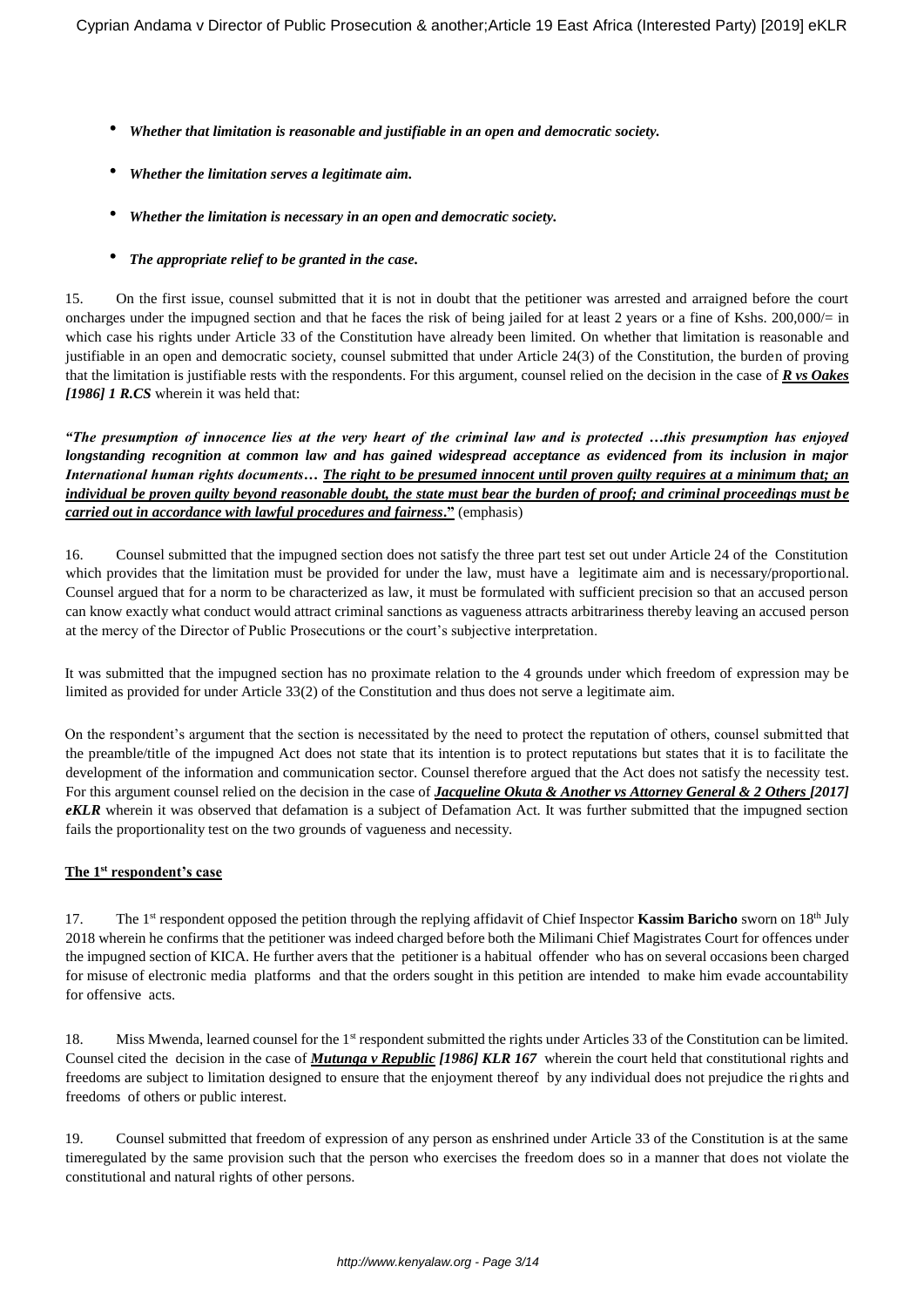20. On interpretation of the statutes, counsel submitted that the court ought to adopt a construction that will provide the generallegislative purpose underlying the provision. Counsel relied on the decision in the case of *Edward Mwaniki Gaturu vs The Attorney General and 3 Others [2013] eKLR* wherein it was held:

*"One of the canons of statutory interpretation….is that provision of a statute ought to be read as a whole in order to ascertain the intention of the legislature. Further, words used in a particular provision may be used to clarify the meaning of the words of phrases used in the same context in other provisions within the Act. "The learned judge relied on Halsbury Laws of England, 4 th Edition, Butterworth's 1995, Vol 444/ (1) para 1484 where it states that….*

*It is one of the linguistics canons applicable to the construction of legislation that an Act is to be read as a whole, so that an enactment within it is to be treated not as standing alone but as failing to be interpreted in its context as part of the Act. The essence of construction as a whole is that it enables the interpreter to perceive that a proposition in one part of the Act is by implication modified by another provision elsewhere in the Act….."*

21. Counsel submitted that the petitioner had not sufficiently demonstrated the particulars of the specific rights that have been infringed and the damages suffered by the alleged infringement. On the prayer for orders of injunction to bar the 1<sup>st</sup> respondent from carrying on with the prosecution of the petitioner before Milimani and Kiambu Courts counsel submitted that an order of prohibition is only tenable where a public body or official has acted in excess of their powers and that in the instant case, there was no evidence of misuse of power or contravention of rules of natural justice. It was further submitted that orders to quash the  $1<sup>st</sup>$  respondent's decision to institute criminal charges against the petitioner can only be obtained by way of judicial review.

# **The 2nd respondent's case**

22. The 2<sup>nd</sup> respondent opposed the petition through the Grounds of Opposition filed on 19<sup>th</sup> June 2018 in which it listed the following grounds:

*1. That the application and petition herein are an abuse of the court process, are misconceived, unfounded and otherwise anabuse of the court process.*

*2. That the applicant/petitioner portends that the Constitution has unsettled other laws of procedure and administration ofjustice. Particularly, the Kenya Information and Communication Act, Act No. 1 of 2009 Laws of Kenya (specifically Section 84D thereof).*

*3. That Article 33 of the Constitution is a self-contained provision of the law in respect to the right to freedom of expression. It provides for the right to freedom of expression and the limitations as to its exercise under Article 33(2) (d) (i) and 33(3) specifically.*

- *a) Under Article 33(2) (d)(i) 'advocacy of hatred' has been defined to constitute ethnic incitement, vilification of others or incitement to cause harm and*
- *b) In exercise of the right to freedom of expression, every person shall respect the rights and reputations of others.*
- *4. That it is the trial court applying the law on the facts that has the capacity to determine whether the applicant/petitioner'swriting vilified the persons he mentioned and/or injured their reputations.*
- *5. That the application and petition herein are speculative. They speculate that the petitioner, who is the accused person in Milimani Criminal Case Number 166 of 2018 ( Republic vs. Cyprian Nyakundi), Kiambu Criminal Case Number 686 of 2018 (Republic vs. Cyprian Nyakundi Andama), Kiambu Criminal Case Number 687 of 2018(Republic vs. Cyprian Nyakundi Andama) will be convicted*

*6. The petitioner has not discharged the presumption that Section 84D of the Kenya Information and Communication Act, Act No. 1 of 2009 Laws of Kenya is constitutional, as per the case of Ndyanabo v Attorney General [2001] EA 495;*

*7. That the 1strespondent is constitutional office holder with a definite constitutional mandate. Granting the orders sought through the application and petition herein will be tantamount to this court, at the behest, of the petitioners interfering with the exercise of constitutional powers by the 1st respondent.*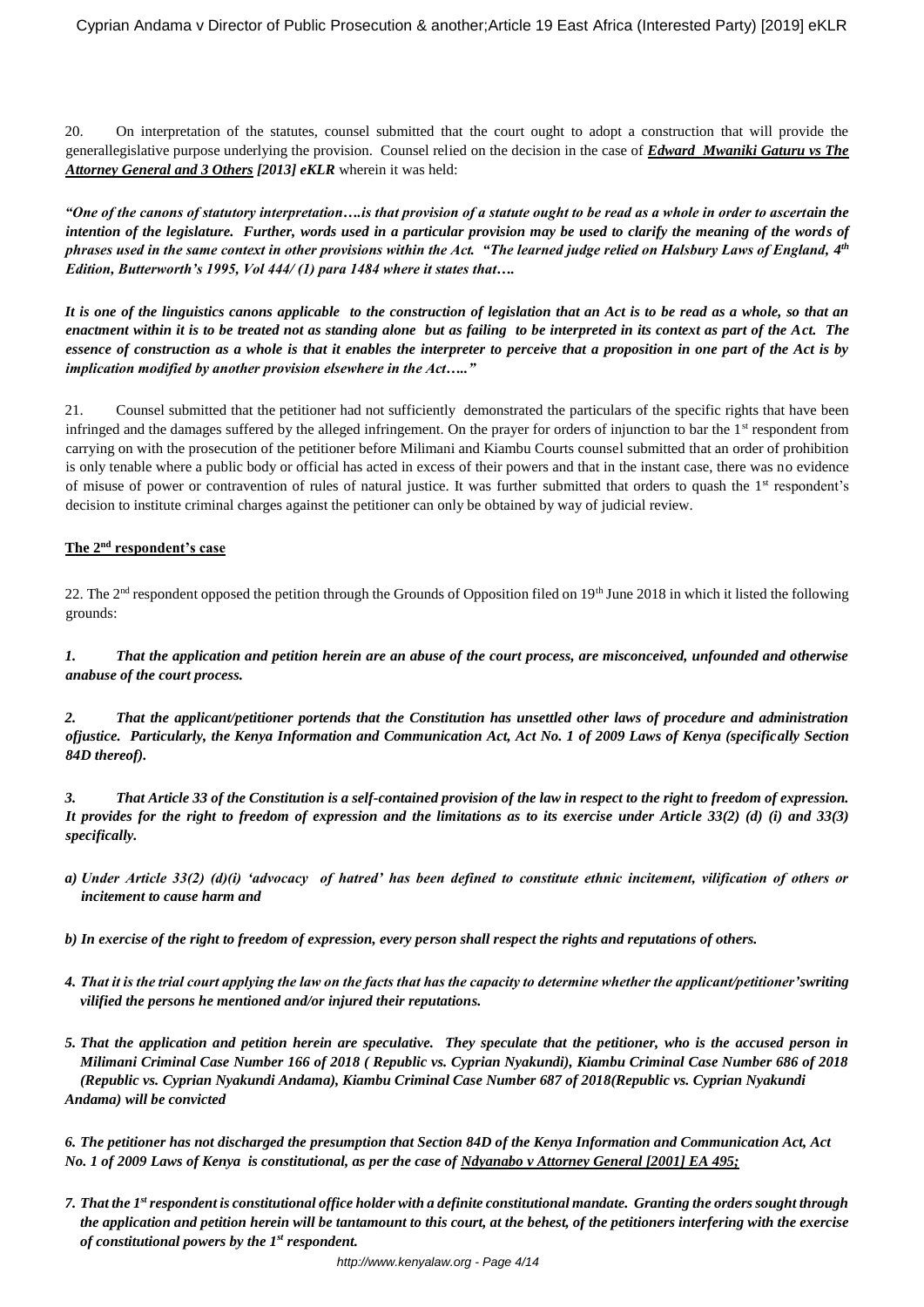#### *8. That the High Court has no capacity to adjudicate upon the defenses in the criminal cases referred to herein, in the mannerproposed in the application and petition herein.*

23. At the hearing of the petition Mr. Moimbo, learned counsel for the 2<sup>nd</sup> respondent submitted that International Instruments and Article 33(2) (d) of the Constitution does not ratify the vilification of other people and further, that the freedom of expression is not an absolute right.

24. Counsel submitted that the mere fact that the term 'obscene' is not defined in the impugned Act does not mean that the Act is vague as the said Act is a replication of a similar law under the Indian Penal Code of 1860. While drawing comparative jurisprudence from the Indian Penal Code, counsel submitted that the sentence imposed under the impugned section is reasonable and proportionate.

25. Counsel submitted that there is distinct difference between constructive criticism which is protected under Article 33 of theConstitution and vilification and profanities which are issues that led to the filing of criminal charges against the petitioner.

## **Analysis and Determination**

- 26. I have considered the petition filed herein, the responses thereto, submissions by respective counsel and the authorities that theycited. The main issue for determination is whether the impugned section of KICA is unconstitutional..
- 27. In determining this case, the starting point is the principle that there is a rebuttable presumption of legality of statutes based onthe understanding that the Act or provision was intended to serve the people and is therefore constitutional. Courts have therefore held the view that declaring a statute to be unconstitutional is a grave issue and that the court should be slow to do so. **(See** *Mount Kenya Bottlers Limited & 3 Others vs. A.G & Others, [2012] eKLR***).**

28. The above principle was well stated in the case of *Hamdarada Nakhana Union of India Air (1960) 354*, as follows;

*"In examining the constitutionality of a statute, it must be assumed that the legislature understands and appreciates the needs of the people and the laws it enacts are directed to problems which are made manifest by experience and, the elected representatives in a legislature and it enacts laws which they consider to be reasonable for purposes for which they were enacted, presumption is therefore in favour of the constitutionality. In order to sustain the presumption of constitutionality, the court may take into account matters of common knowledge, the history of the times and may assume every state or facts as existing at the time of legislation.*

- 29. The principle of presumption of constitutionality of statutes was applied locally in the case of *Nairobi Metropolitan PSV Saccos Union Limited & 25 others vs County of Nairobi Government & 3 others [2013] eKLR.* The onus is, however, always on the person challenging the legislation to prove the unconstitutionality alleged.
- 30. In determining the constitutionality of a statute or provision of a statute, the court is under a duty to consider the impugnedlegislation or provision alongside the Article(s) of the Constitution and determine whether it meets the constitutional validity test. In doing so, the court must also consider both the purpose and effect of the Section or the Act, and determine whether the purpose of a provision or its effect, may lead to unconstitutionality of the statute or provision. This the position that was adopted in the case of *R v Big M Drug Mart Ltd 1985 CR 295*, thus;

*"Both purpose and effect are relevant in determining constitutionality, either an unconstitutional purpose or an unconstitutional effect can invalidate legislation. All legislation is animated by an object the legislature intends to achieve. This object is realized through impact produced by the operation and application of the legislation. Purpose and effect respectively, in the sense of legislation, object and its ultimate impact are clearly linked, if not indivisible. Intended and achieved effects have been looked to for guidance in assessing the legislation's object and thus the validity."*

31. The principle was similarly applied in the case of *Olum and Another v Attorney General [2002] 2 E A* , where the Constitutional Court of Uganda stated;

*"To determine the constitutionality of a section of a statute or Act of Parliament, the court has to consider the purpose and effect of the impugned statute or section thereof. If its purpose does not infringe a right guaranteed by the constitution, the court has to go further and examine the effect of the implementation. If either its purpose or the effect of its implementation infringes a right guaranteed by the constitution, the impugned statute or section thereof shall be declared unconstitutional…" (***see** *Muranga Bar*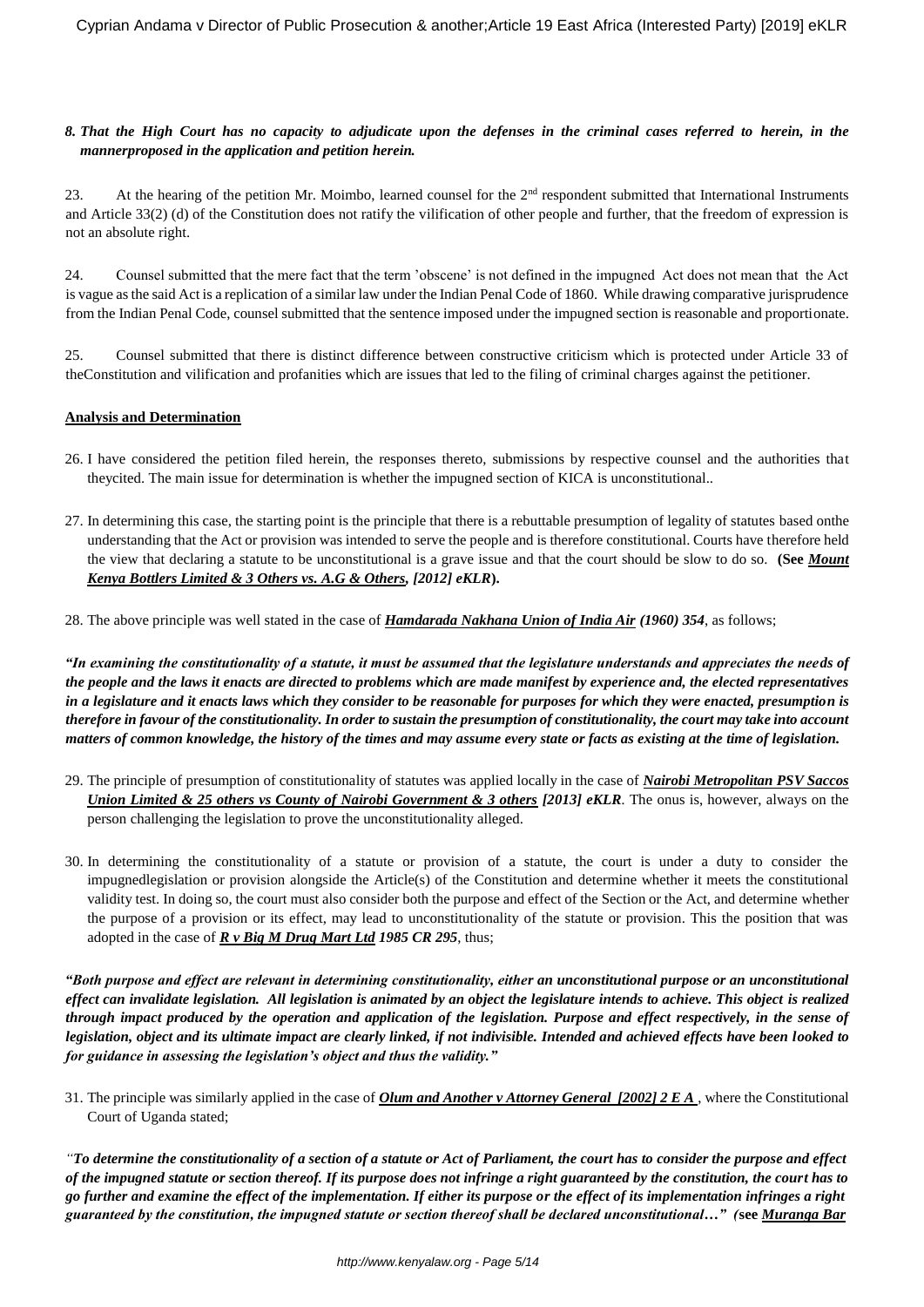## *Operators Association & another Vs. Minister of state for Provincial Administration and Internal Security & another; (petition No. 3 of 2011) 2011 eKLR.*

- 32. Article **2 (3)** of the Constitution stipulates that the Constitution is the supreme law of the land and declares that any law or conduct inconsistent with it is null and void to the extent of its inconsistency. The supremacy of the Constitution and the guarantees in the Bill of Rights add depth and content to the rule of law. When upholding the rule of law, the courts are required not only to have regard to the strict terms of regulatory provisions but also to uphold the values underlying the Bill of Rights.
- 33. I appreciate that determining the issues raised by the petitioners will involve the interpretation of the section 84D of KICA thatis alleged to be unconstitutional, and also the relevant provisions of the Constitution that are alleged to be offended by the section complained of. To effectively address the said issues, this court is alive to the fact that there are principles governing such interpretation.
- 34. Before dealing with the issues that arose in the petition, it is important to set out the principles that guide Constitutionalinterpretation. In interpreting the constitution, the first port of call is the Constitution itself. *Under Article* **259** *of the constitution, the court is enjoined to interpret the constitution in a manner that promotes its purposes, values and principles, advances the rule of law, human rights and fundamental freedoms in the bill of rights and in a manner that contributes to good governance. In exercising its judicial authority, this court is obliged under Article* **159 (2) (e)** *of the Constitution to protect and promote the purposes and principles of the Constitution. Through case law, various courts in different jurisdictions have also expressed themselves on the manner in which the provisions of the Constitution and Acts should be interpreted.*
- 35. In *Ndyanabo vs. Attorney General [2001] 2 EA 485* the Tanzania Court of Appeal held that in interpreting the Constitution, the Court would be guided by the general principles that, (i) the Constitution was a living instrument with a soul and consciousness of its own, (ii) fundamental rights provisions had to be interpreted in a broad and liberal manner, (iii) there was a rebuttable presumption that legislation is constitutional, (iv) the onus of rebutting the presumption rested on those who challenged that legislation's status save that, (v) where those whom supported a restriction on a fundamental right relied on a claw back or exclusion clause, the onus was on them to justify the restriction.
- 36. In *Kigula and Others vs. Attorney-General [2005] 1 EA 132* the Uganda Court of Appeal sitting as a Constitutional Court held that the principles of constitutional interpretation are as follows (1) that it is now widely accepted that the principles which govern the construction of statutes also apply to the interpretation of constitutional provisions and that the widest construction possible, in its context, should be given according to the ordinary meaning of the words used; (2) that the entire Constitution has to be read as an integrated whole and no one particular provision destroying the other but each sustaining the other; (3) that all provisions bearing on a particular issue should be considered together to give effect to the purpose of the instrument; (3) that a Constitution and in particular that part of it which protects and entrenches fundamental rights and freedoms are to be given a generous and purposive interpretation to realize the full benefit of the rights guaranteed; (4) that in determining constitutionality both purpose and the effect are relevant; and (5) that Article 126(1) of the Constitution of the Republic of Uganda enjoins Courts to exercise judicial power in conformity with law and with the values, norms and aspirations of the people. See also *Besigye and Others vs. The AttorneyGeneral [2008] 1 EA 37* and *Foundation for Human Rights Initiatives vs. Attorney General HCCP NO. 20 of 2006 (CCU) [2008] 1 EA 120.*
- 37. In *Olum & Another vs. Attorney General (1) [2002] 2 EA 508* the Uganda Court of Appeal held that in order to determine the constitutionality of a statute, the Court had to consider the purpose and the effect of the impugned statute, or section thereof and that if the purpose was not to infringe a right guaranteed by the constitution, the Court had to go further and examine the effects of its implementation. If either the purpose or the effect of its implementation infringed a right guaranteed by the constitution, the statute or section in question would be declared unconstitutional. The Court further held that in interpreting the constitution, the constitutional interpretation principle of harmonization, which was to the effect that all the provisions of the constitution concerning an issue should be considered together, would be applied and in addition the widest construction possible, in their contexts, had to be given to the words used according to their ordinary meaning and each general word held to extend to all ancillary and subsidiary matters. Moreover, constitutional provisions were to be given a liberal construction unfettered by technicalities because though the language of the constitution did not change, changing circumstances may give rise to new and fuller import to the meaning of the words used.
- *http://www.kenyalaw.org - Page 6/14* 38. A similar holding was made in *Obbo and Another vs. Attorney General [2004] 1 EA 265,* in which the Supreme Court of Uganda held that no laws, rules or regulations let alone decisions of any authority which are in conflict with the provisions of the Constitution can stand in opposition to those constitutional provisions since the constitution is the supreme law of the land. The Court's view was that the Uganda Constitution is to be interpreted both contextually and purposefully since it is an ambulatory living instrument designed for the good governance, liberties, welfare and protection of all persons in Uganda. The task of expounding a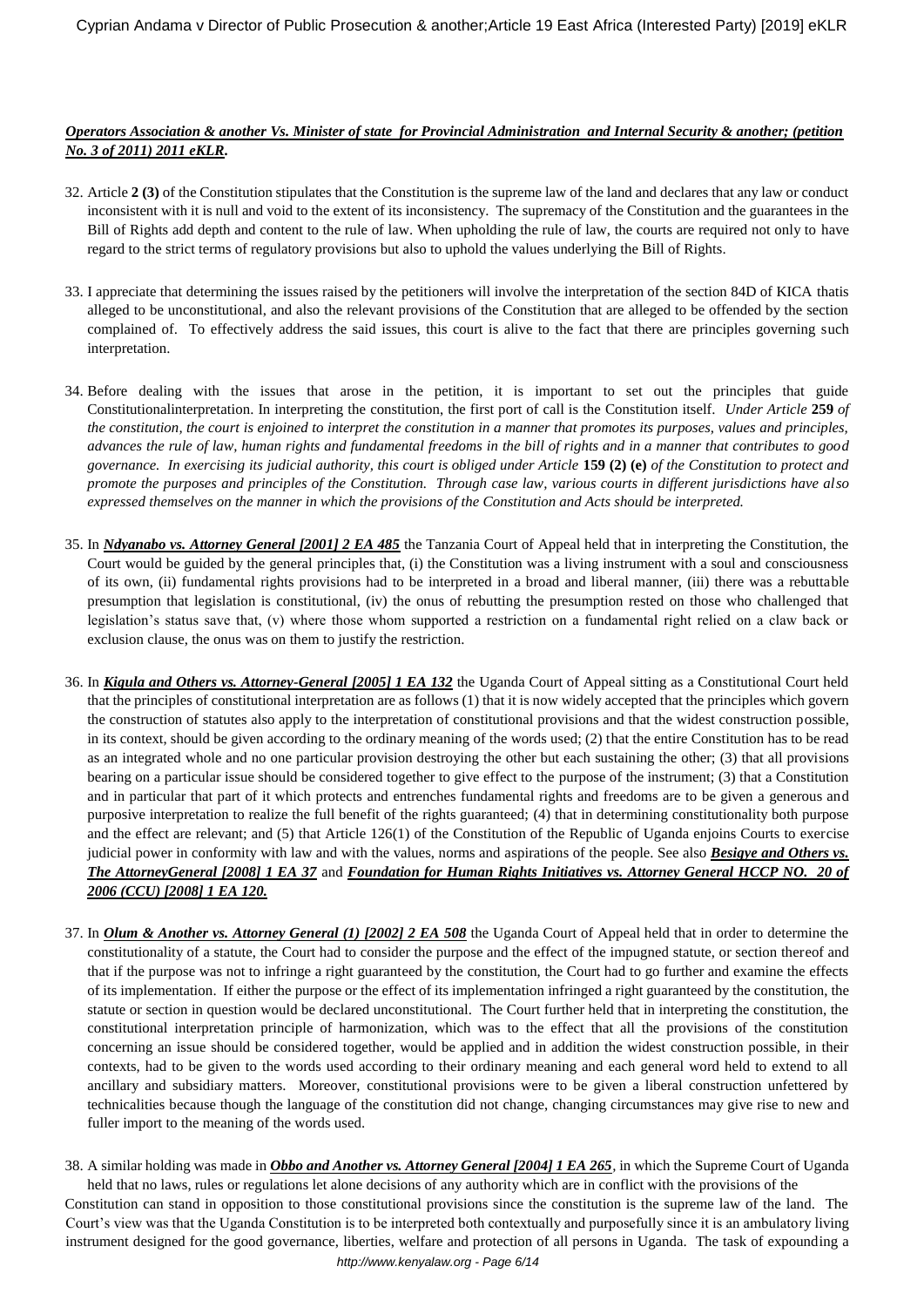Constitution is crucially different from that of construing a statute as a statute defines present rights and obligations. It is easily enacted and easily repealed. A Constitution by contrast is drafted with an eye to the future. Its function is to provide a continuing framework for the legitimate exercise of governmental power and when joined by a bill or charter of rights, for the unremitting protection of individual rights and liberties. Once enacted, its provisions cannot easily be repealed or amended. It must be capable of growth and development over time to meet new social, political and historical realities often unimagined by its framers.

- 39. The petitioner and the interested party submitted that the impugned section cannot stand the constitutional validity test in the face of the current constitution and the Bill of Rights which expressly protects the freedom of expression and access to information under Articles 33 and 35 respectively. According to the petitioner and the interested party, the impugned section is vague, overbroad, attracts arbitrariness and does not satisfy the three part test set out under Article 24 of the Constitution.
- 40. **Article 19 (1)** of the Constitution states that the Bill of Rights is an integral part of Kenya's democratic state, and is the framework for social, economic and cultural policies. **Clause 3** states that the rights and fundamental freedoms in the Bill of Rights (a) *belong to each individual and are not granted by the state***; and (c)** *are subject only to the limitations contemplated in the constitution.*
- 41. Freedom of expression and opinion is fundamental right and freedom guaranteed under **Article 33 of the Constitution which** provides as follows;
- *1. "Every person has the right to freedom of expression, which includes;-*
- *a. Freedom to seek, receive, import information or ideas;*
- *b. Freedom of artistic, creativity and;*
- *c. Academic freedom and freedom of scientific research2. The right to freedom of expression does not extend to-*
- *a. Propaganda for war;*
- *b. Incitement to violence*
- *c. Hate speech or*
- *d. Advocacy of hatred that*
- *i. Constitutes ethnic incitement, vilification of others, or incitement to cause harm, or;*
- *ii. Is based on any ground of discrimination specified or contemplated in Article 27 (4)*
- *3. In the exercise of the right to freedom of expression, every person shall respect the rights and reputation of others."*

Article 35 of the Constitution on the other hand stipulates as follows:

- *"(1) Every citizen has the right of access to— (a)*
- *information held by the State; and*
- *(b) information held by another person and required for the exercise or protection of any right or fundamental freedom.*
- *(2) Every person has the right to the correction or deletion of untrue or misleading information that affects the person.*
- *(3) The State shall publish and publicize any important information affecting the nation."*

42. The fundamental question which arises is the standard by which the constitutional validity of the challenged Section should be judged. Courts have laid down two the main standards in determining constitutional validity as follows:-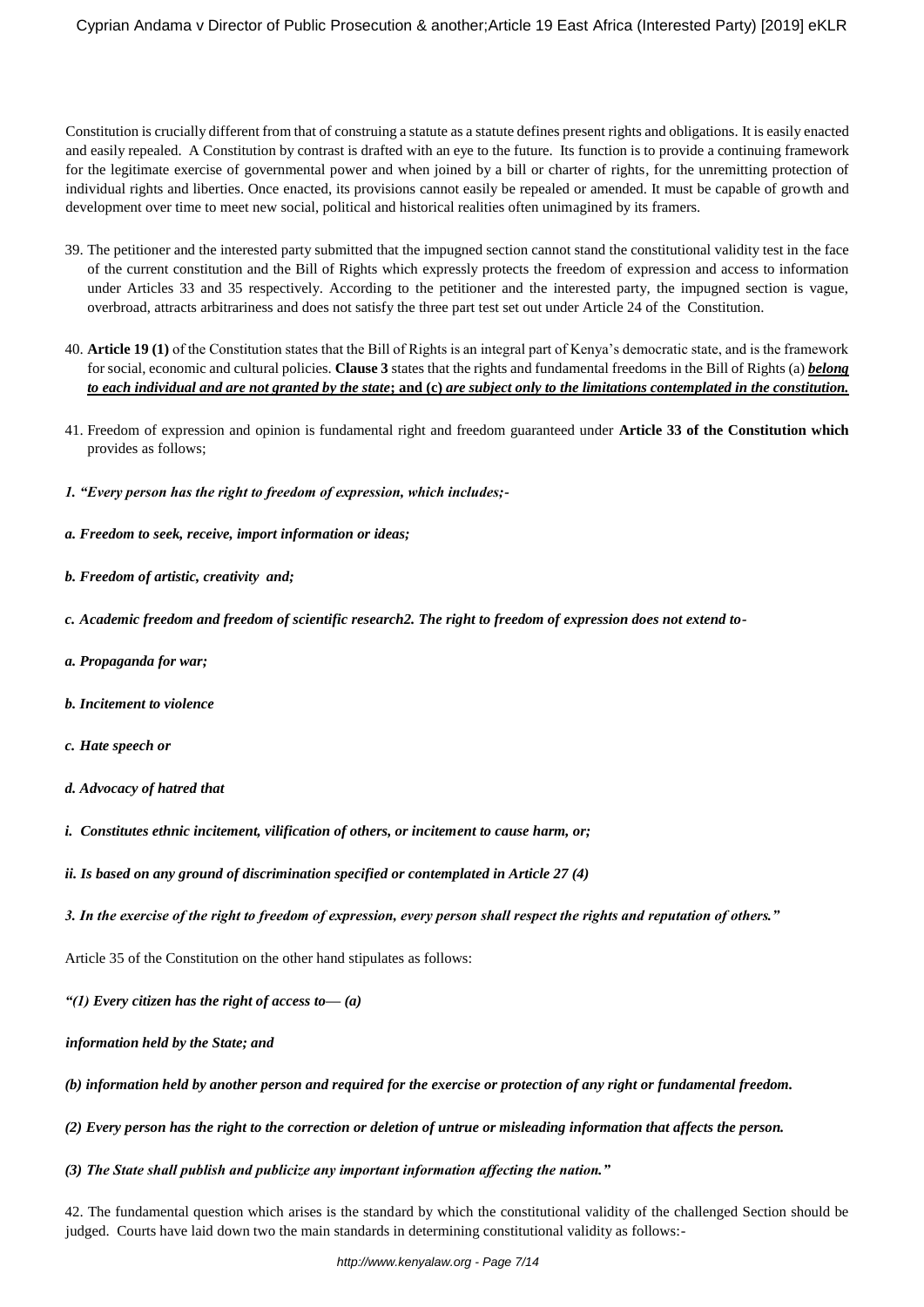#### **a)** *The first is the "rationality" test. This is the standard that applies to all legislation under the rule of law;*

- **b)** *The second, and more exacting standard, is that of "reasonableness" or "proportionality", which applies when legislation limits a fundamental right in the Bill of Rights. Article 24 (1) of the Constitution provides that such a limitation is valid only if it is "reasonable and justifiable in an open and democratic society."*
- 43. Kenya is a democratic state with a democratically elected leadership and it must therefore be appreciated that it is only throughcriticism that citizens make their leaders know when their actions may not be in the interest of the nation. Such criticism then helps public officers understand the feelings of the citizens. **In other words, the citizens** cannot be freely expressing themselves if they do not criticize or comment about their leaders and public officers. **Article 33** of the Constitution guarantees freedom of expression and limits this freedom of expression to any expression that is not in accord with **Clause (2)** .
- 44. Courts in different jurisdictions have held that free speech is the last bastion against irresponsible governments in whichpoliticians tend to wield inordinate power and influence to silence their critics. Indeed one can say that the most heinous crimes against citizens have been committed by politicians because their baseness and perversity was hidden from the public scrutiny. In this regard, this court takes judicial notice of the fact that excesses of the state that were experienced during the repressive years of single party regime were perpetuated by the outright muzzling of the freedom of expression in order to suppress dissent by the citizens.
- 45. The importance of freedom of expression was captured by the Supreme Court of the United Status in *New York Times vs Sullivan 376 U.S 254 (1964)* wherein it was held that the circulation of ideas should be uninhibited, robust and wide open in a democratic society. In the case of *Edmonton journal Vs Alberta [1989] 45 CRR 1*, the Supreme Court of Canada underscored the importance of freedom of expression when it stated that;

"*it is difficult to imagine a guaranteed right more important to a democratic society than freedom of expression. Indeed a democratic society cannot exist without that freedom to express new ideas and to put forward opinions about the functioning of public institutions."*

46. In the case of *Manika Ghandhi Vs Union of India [1978] 2 SCR 621*, the Supreme Court of India stated that;-

*"Democracy is based essentially on a free debate and open discussion for that is the only corrective of government of actions in a democratic set up. If democracy means government of the people by the people, it is obvious that every citizen must be entitled to participate in the democratic process and in order to enable him to intelligently exercise his right of making a choice, free and general discussion of public matters is absolutely essential."*

- 47. It is therefore important for public officers to tolerate all manner of criticism in an open and democratic state because peopleusually exercise the right granted to them by the constitution in which case, legislation's purpose should not be to suppress this right.
- 48. In applying the purpose and effect principle, I will now turn to consider the circumstances under which the impugned provisionor legislation was enacted. The preamble of the KICA indicates that it was enacted in 2009 to provide for the establishment of the Communications Commission of Kenya, to facilitate the development of the information and communications sector (including broadcasting, multimedia, telecommunications and postal services) and electronic commerce to provide for the transfer of the functions, powers, assets and liabilities of the Kenya Posts and Telecommunication Corporation to the Commission, the Telcom Kenya Limited and the Postal Corporation of Kenya, and for connected purposes.
- 49. The challenged section 84D of KICA stipulates as follows:

## *84D 'Publishing of obscene information in electronic form'*

*Any person who publishes or transmits or causes to be published in electronic form, any material which is lascivious or appeals to the prurient interest and its effect is such as to tend to deprave and corrupt persons who are likely, having regard to all relevant circumstances, to read, see or hear the matter contained or embodied therein, shall on conviction be liable to a fine not exceeding two hundred thousand shillings or imprisonment for a term not exceeding two years, or both.*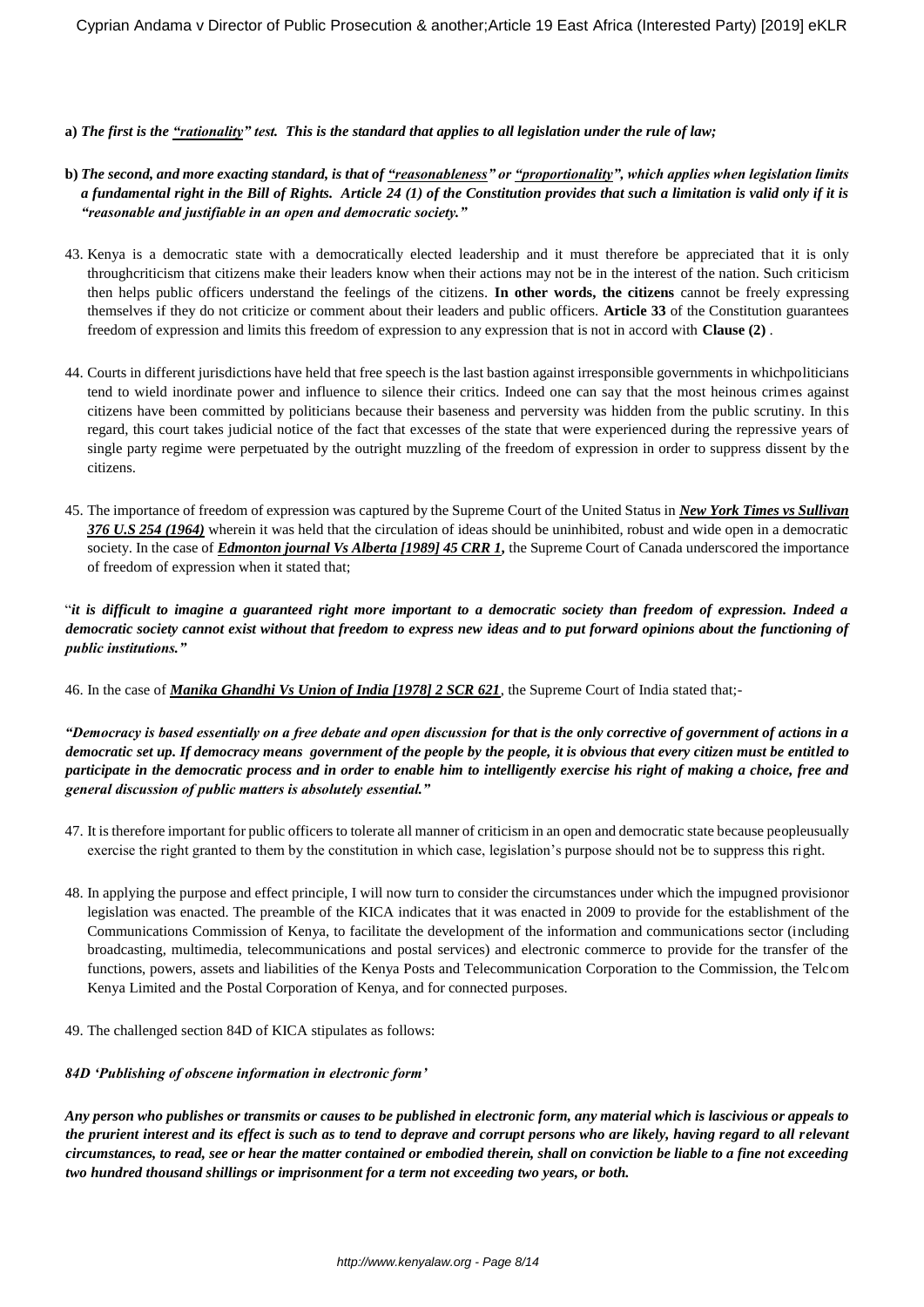50. The petitioner's case is that he has already been charged before both Milimani and Kiambu Law courts with offences under theimpugned section of the Act to wit; Publishing of Obscene information in Electronic form contrary to section 84D of the Kenya Information Communication Act No. 1 of 2009. The particulars of the offences were stated to be as follows:

a) In Milimani Criminal Case Number 166 of 2018. That on  $23<sup>rd</sup>$  day of January 2018 at unknown place within the Republic of Kenya through social media to wit twitter account handle @C-Nyakundi published obscene information to wit; *"Tell me it's not true that the forefront sheep of God Matiangi bought a side bitch a house! I hope si public resources zinatumika. Every child has a weakness na hiyo weakness Ni eve Fruit", words which were meant to deprave and corrupt public.* 

b) In Kiambu Criminal Case No.686 of 2018. That on 16th day of April 2018 at unknown place within the Republic of Kenyathrough social media to wit twitter account handle @C-Nyakundi published obscene information to wit; *"Kirinyaga idiots voted for this commercial sex worker, hoping for radical transformation. What's the difference between this Malaya and Betty Kyalo who had Joho finance her new spa" Malaya in Malaya only the degrees vary",* words which were meant to deprave and corrupt the public.

c) In Kiambu Criminal Case No.686 of 2018. That on 1<sup>st</sup> day of April, 2018 at unknown place within the Republic of Kenya through social media to wit twitter account handle @C-Nyakundi published obscene information to wit; *"Sonko TheKivisi ananunua tanks of oxygen, na anawika ati vile amefanya kazi, yet these same tanks zinakuwanga na wasee wa welding mtaani, umbwa wewe @MikeSonko. Fanya kazi, wacha umalaya na pombe. Hio umakanga yako ya Eastlands pelekea nyanyako,"* words which were meant to deprave and corrupt the public.

#### 51. *Black's Law Dictionary defines 'lascivious' as follows: "(Of conduct) tending to excite lust; lewd; indecent; obscene."*

## *'Prurient' on the other hand is defined as "Characterized by, exhibiting, or arousing inappropriate, inordinate, or unusual sexual desire; having or showing too much interest in sex <films appealing to prurient interest>."*

- 52. The impugned was enacted in 2009, less than a year to the promulgation of the new and transformative Constitution 2010 thatintroduced a wide array of fundamental rights and freedoms under the Bill of Rights including the freedom of expression that is the main subject of this petition. It is also worthy to note that the impugned Act was enacted following the advent of electronic mode of communication and at a time when the government was used to forms of communication that it could easily access and control. Needless to say, electronic media then presented an amorphous, if not an 'unruly monster' which the government could not easily get hold of and to my mind, this probably explains the introduction of the impugned Act and section geared towards an attempt at controlling the kind of information that could be circulated through the electronic media also referred to as the social media.
- 53. Looking at the title of the impugned section, one notes that its purpose was to rein in on the publishing of obscene information.However, it is clear that its resultant effect has been to instill fear and submission among the people considering the hefty fines and long prison terms that the persons charged under the impugned section may face in the event of a conviction. My take is that this cannot be the object of any law in the face of the current constitutional dispensation when people enjoy a robust Bill of Rights that has opened the democratic space in the country, and in particular, when **Article 20(2) of the Constitution** emphasizes that *every person shall enjoy the rights and fundamental freedoms in the Bill of Rights to the greatest extent consistent with the nature of the right or fundamental freedom.* Under the current Constitution, people have the right to exercise the right to freedom of expression to the greatest extent, subject only, to the limitation of that right under **Article 33 (2)** or any other provision in the Constitution.
- 54. As seen from the constitution itself, the freedom of expression and to hold opinion is not absolute and can only be limited by theConstitution. Article 24 (1) provides, that *a right or fundamental freedom in the Bill of Rights shall not be limited except by law, and only to the extent that the limitation is reasonable and justifiable in an open and democratic society based on human dignity, equality and freedom, taking into account the nature of the right or fundamental freedom ;* the importance and the purpose of limitation, the nature and the extent of limitation, the need to ensure that the enjoyment of the right and fundamental freedoms by any individual does not prejudice the rights and fundamental freedoms of others; and the relationship between the limitation and its purpose and whether there are less restrictive means to achieve the purpose.
- 55. A reading of Article 24(1) of the Constitution shows that requires that there be reasonable and justifiable reasons for thelimitation to a right. The respondents' argument and position was that **Article 33 (1) of the Constitution is** not absolute since it was curtailed by **clause (2)** and **(3)** of the same Article. My finding is that while it is true that the right to freedom of expression is limited by **clause (2)** and **(3), such** limitation should be in terms of the two sub-Articles. It was therefore upon the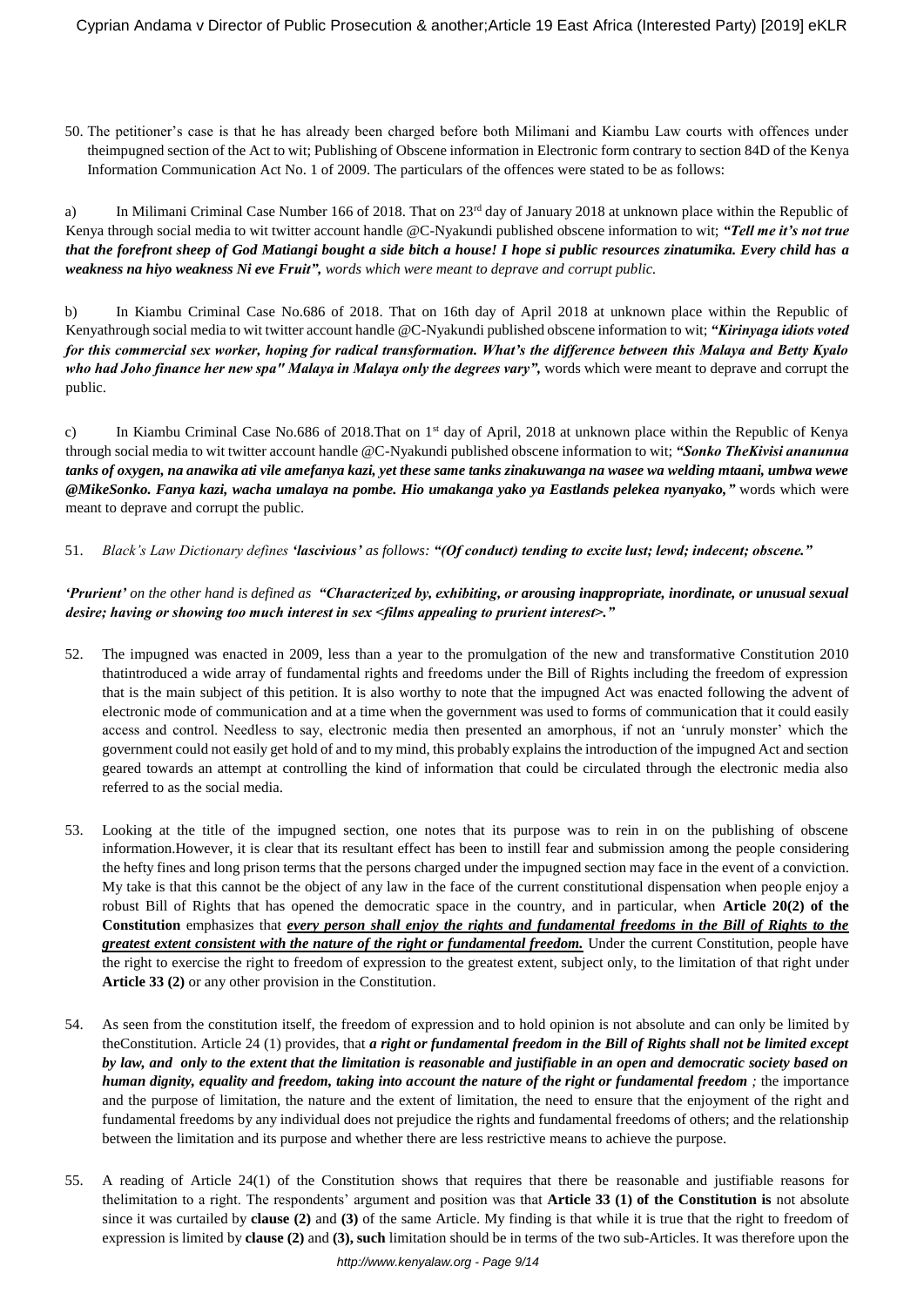respondent to show that the limitation by the impugned **section over the publications allegedly made by the petitioner** was contrary to **Article 33(2)** and **(3)**. This was not the case in this petition because the respondent did not show how Article 33 (2) was violated, by the publications complained of and neither did the deponent say that the limitation was reasonable nor justified. **Article 24** is in mandatory terms that the purported limitation must be justifiable in an open and democratic society based on human dignity, equality and freedom. Further, **Article 24 (3)** places an obligation to the state or person seeking to justify a particular limitation to demonstrate to the court or tribunal or other authority that the requirements of Article 24 have been satisfied. The only justification that section 84D of KICA meets is that it is a law, limiting this fundamental right, and not more. This point was aptly addressed in the case of *R Vs. Oakes case* (supra) in the following words;

**"***The onus of proving that a limitation on any Charter right is reasonable and demonstrably justified in a free and democratic society rests upon the party seeking to uphold the limitation. Limits on constitutionally guaranteed rights are clearly exceptions to the general guarantee. The presumption is that Charter rights are guar anteed unless the party…can bring itself within the exceptional criteria justifying their being limited….two central criteria must be satisfied to establish that a limit is reasonable and demonstrably justified in a free and democratic society. First, the objective to be served by the measures limiting, a Charter right, must be sufficiently important to warrant overriding a constitutionally protected right or freedom. The standard must be high to ensure the trivial objectives or those discordant with the principle of a free and democratic society gain protection. At a minimum, an objective must relate to societal concerns which are pressing and substantial in a free and democratic society before it can be characterized as sufficiently important. Secondly, the party invoking it must show the means to be reasonable and demonstrably justified…"*

56. In advancing the principle that it was the duty of the government to show that any limitation of a fundamental freedom wasjustified the court in Swaziland stated as follows in the case of *Thulani Maseko vs. Prime Minister of Swaziland & others 2180/2009 [2016] SZHCn180*;

**"***It is not insignificant to note that the 2nd respondent nowhere in his affidavit states why the limitation is necessary and what purpose is meant to achieve or serve or what mischief it is meant to address or curb. He merely states that the limitation or restriction is reasonably required '…in the interest of certain public purposes'…The averred 'interests' and public purposes' are not disclosed. This, in my judgment, is not an adequate answer to the challenge."*

- 57. I am in agreement with the above observation and hold that the respondent herein did not sufficiently demonstrate that thelimitation by section 84D of KICA was justified. To the extent that the impugned provision purports to suppress dissent, is in my view, a derogation of Article 33 of the constitution. The impugned provision also contravenes Article 25 (c) to the extent that it limits the right to a fair trial as enshrined in Article 50 (2) (b). To my mind, any alleged discomfort or displeasure with the petitioner's publication could have been addressed by less restrictive means, such as a civil suit for defamation, other than blanket curtailment of a fundamental right. My finding therefore is that the impugned section is unconstitutional considering that even though its purpose was to control/limit use of obscenities in communication, and its effect has been to infringe on the freedom of expression guaranteed by the Constitution by creating the fear of the consequences of a charge under the said section.
- 58. There was a further submission that **the impugned section is vague and over broad. The petitioner** argued that for a norm to be characterized as law, it must be formulated with sufficient precision so that an accused person can know exactly what conduct would attract criminal sanctions as vagueness attracts arbitrariness thereby leaving an accused person at the mercy of the Director of Public Prosecutions or the court's subjective interpretation. **It is a fundamental tenet of natural justice that an accused person must be informed, in very clear terms, of the charges that he faces so as to enable him to prepare his defence adequately. This principle is aptly captured under Article 50 of the Constitution which provides for the rights of every accused person and at 50(2) (b) stipulates as follows on the non-derogable right to fair trial:**

# *Every person has the right to have any dispute that can be resolved by the application of law decided in a fair and public hearing before a court or, if appropriate, another independent and impartial tribunal or body.*

*Every accused person has the right to a fair trial, which includes the right—*

*(a) to be presumed innocent until the contrary is proved;*

*(b) to be informed of the charge, with sufficient detail to answer it;*

59. Courts have held the view that criminal statutes that are couched in unclear terms are unconstitutional. This was the positiontaken in the American case of *Ignatius Lanzetta Vs The State of New Jersey 306 US 888 at 893* **it was held that:**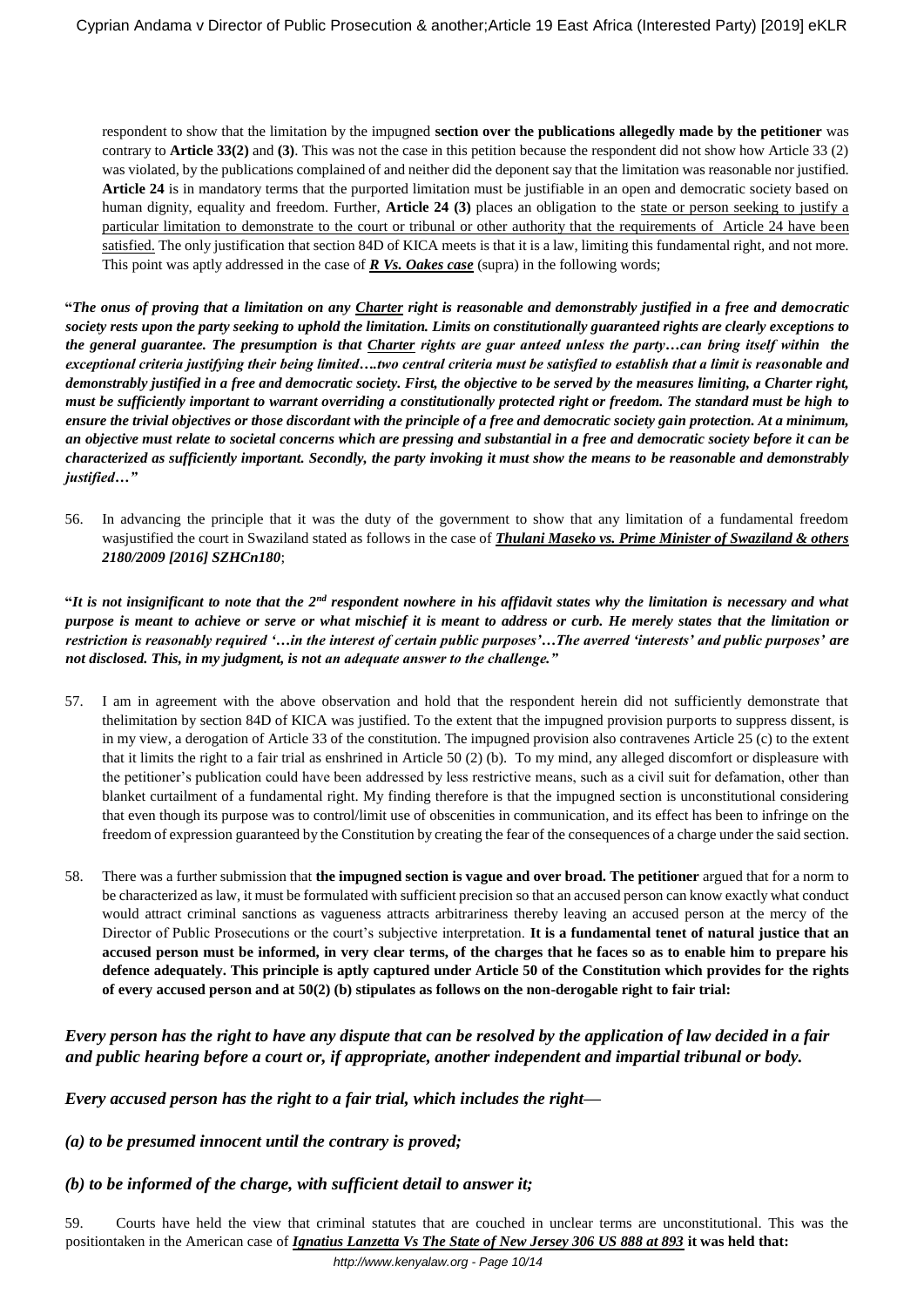*"...Criminal Statute which defines the offence in such uncertain terms that persons of ordinary intelligence cannot in advance tell whether a certain action or cause of conduct would be within its prohibition is subject to attack of unconstitutionality as violative of the provisions as to due process and the Clause which requires that the accused be informed of the nature and cause of the offence with which he is charge."*

60. In the Tanzanian case of *Pumbun Vs The Attorney General [1993] 2 LRC 317 at p.323,* the Court of Appeal approved the holding in *DPP Vs Pete [19911 LRC (Const) 553* that:

*"A law which seeks to limit or derogate from the basic rights of the individual on grounds of public interest will be saved by Article 30 (2) of the Constitution (our Article 43) only if it satisfies two essential requirements: First, such a law must be lawful in a sense that it is not arbitrary. It should make adequate safeguards against arbitrary decisions and provide effective controls against abuse by those in authority by those using the law. Secondly the limitation imposed by such a law must not be more than is reasonably necessary to achieve the legitimate objective. This is what is also known as the principle of proportionality. The principle requires that such a law must not be drafted too widely so as to net everyone including even the untargeted members of society. If a law which infringes a basic right does not meet both requirements, such a law is not saved by Article 30 (2) of the Constitution, it is null and void."*

61. In the present case, I find that the impugned section provides for an offence in such broad and unspecific terms such that theperson charged under it may not know how to answer to it. I say so because both the impugned act and section do not define the meaning of the words; "obscene" or "*any material which is lascivious or appeals to the prurient interest***" and neither does it explain** how or who shall determine if the publication will have *"effect is such as to tend to deprave and corrupt persons who are likely, having regard to all relevant circumstances, to read, see or hear the matter contained or embodied therein"* thereby leaving the words to the subjective interpretation by the investigative agencies, the prosecution or the court that will ultimately try the case.

62. It is trite that a law, especially one that creates a criminal offence, should be clear and unambiguous. It should not be so widely and vaguely worded that it nets anyone who may not have intended to commit what is criminalized by the section. This principle was stated in the case of *Andrew Mujuni Mwenda Vs. Attorney General (Supra),* where the court stated, thus:-

*"The section does not define what sedition is. It is so wide and it catches everybody to the extent that it incriminates a person in the enjoyment of one's right of expression of thought…The way impugned sections were worded, have an endless catchment area to the extent that it infringes ones right enshrined in Article 29 (1)) (a)."*

63. The above principle was echoed in the case of *Geoffrey Andare Vs Attorney General [2015] eKLR,* where the court stated;*"***…***The principle of law with regard to legislation limiting fundamental rights is that the law must be clear and precise enough to enable individuals to conform their conduct to its dictate…"*

64. It is therefore beyond this court's comprehension how a court of law trying a criminal case will determine how a publication canhave effect that tends to deprave not only persons who read it but also those likely to read, see or hear the matter contained or embodied in it. In effect therefore, the impugned section is so wide and endless in its application that it refers to publications that target everyone including those who are yet to read, see or hear of it or what it embodies. To my mind, such an all-encompassing and vague statutory provision introduced prior to the enactment of the new Constitution, as an instrument of repression for the protection and cover up of felonies and scandals committed by those in power has no place in a free and democratic society that is governed by the rule of law.

65. A plain reading of the particulars of the charges that were filed against the petitioner in the various courts reveals that thepetitioner may have been unhappy about the misuse of power and public funds by public officers and the outcome of an election in Kirinyaga county. Granted, the publisher/petitioner may have used very strong and impolite words in expressing his displeasure. Assuming that the targets of the publication are public officers, I find that, as observed in the cases that I have already cited in this judgment, a democratic state should acknowledge constructive criticism of public or state officers as the hallmark of democracy and the means for public accountability in which case, criminalizing criticism is not in accord with our transformative Constitution, since senior public officers should routinely be open to criticism. I find that dissent in opinion or thought should not amount to a crime otherwise this is in effect, suppressing the right to hold different opinion from those in public office.

66. Moreover, courts have held the view that the manner in which people express their thoughts is not uniform and may varydepending on their context, background and upbringing. To my mind, this means that the mere use of impolite language, which is really the case in this petition, should not necessarily be criminalized. This was the position adopted by the Ugandan constitutional Court in the case of *Andrew Mujuni Mwenda & 2 Others V Attorney General, petition Nos. 12/2005 and 3 of 2006 (CCU)* **wherein**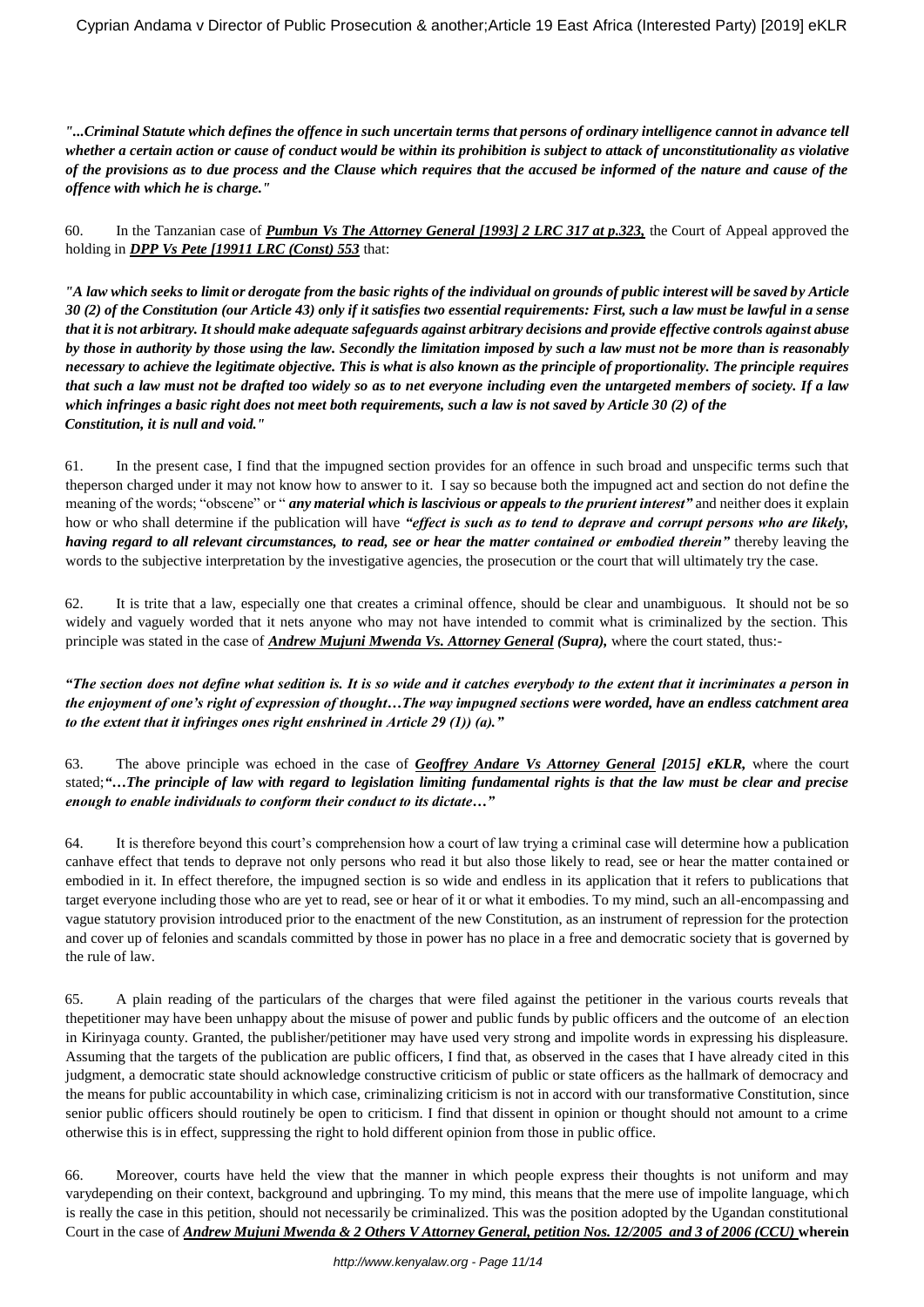the petitioner challenged provisions of **Sections 39 (1) (a)** and **40** of the Penal Code terming them contrary to **Article 29 (1) (a)** of the Ugandan constitution and it was held:-

*"…Our people express their thoughts differently depending on the environment of their birth, upbringing and education. While a child brought up in an elite and God fearing society, may know how to address an elder or a leader politely, his counterpart brought up in a slum environment may make annoying and impolite comments, honestly believing that, that is how to express himself/herself. All these different categories of people in our society enjoy equal rights under the constitution and the law. And they have equal power of one vote each… during elections, voters make annoying and character assassination remarks and yet in most cases false, and yet no prosecutions are preferred against them. The reason is because they have a right to criticize their leaders rightly or wrongly. That is why…leaders should grow hard skins to bear…"*

67. The above cited case resonates well with the instant case to the extent that the impugned section criminalizes the use of impolite,annoying or character assassinating remarks that would appear to displease those in public office a scenario that it at cross purpose with the intent and spirit of our transformative constitution.

68. There can be no denying that the subjects of criticism in the impugned publication are public/state officers. Article 73 of theConstitution provides that; *the authority assigned to a state officer is a public trust to be expressed in a manner consistent with the purpose and objects of the constitution, demonstrates respect for the people, brings honour to the nation and dignity to the office, and vests in the state officer the responsibility to serve people rather than the power to rule them.* My humble view is that public office bestows on the public officer servant leadership, and therefore, the right to criticize public officers should not be criminalized merely as a means of suppressing dissent. As I have already noted in this judgment, there are several judicial decisions support this position. One example is the **Malawian case of** *Harry Nakandawire & Another, Criminal case number 5 of 2010*, wherein the accused was charged with the offence of being member of an unlawful society and publishing materials deemed to undermine the Government of Malawi. In acquitting the accused, the court stated;-

**"***It must not be forgotten that our constitution guarantees freedom of speech/expression, opinion, conscious and association. Freedom of speech/expression should not, in our view, be restricted to speaking about only those things that delight the power that be. It must extend to the freedom to speak about even those things that have the capacity/potential to displease, indeed annoy. Persons, institutions should not therefore be barred from expressing themselves on any issue merely because doing so will discomfort certain quarters for the remedy in such instances, is not to bar expression but to allow those offended to pursue civil suits…People must be free to hold and impact even unpopular and for minority opinions…" (emphasis)*

69. In the Nigerian of case of *Nwankwo Vs. State 1983 (1) NGR 366***,** the appellant was charged with the offence of publishing and distributing a sedition publication contrary to **section 1 (1) (c)** of that country's Penal Code, and for publishing a book critical of a State Government and its administration. The appellant was convicted and on appeal, the court stated, that:-

"*The law of Sedition contained in ss. 50-52 of the criminal code was no longer compatible with the guarantee of freedom of expression in s. 36 of the 1979 Federal Constitution. The 1979 constitution was different in the alteration it made to the role of the president and the state governors who were now politicians elected after canvassing the electorate for votes, and who must therefore tolerate political attacks. Prosecution for sedition could now only be justified under s. 41 of the constitution if there were a threat to public order which was clearly not the case here. If the governor…believed the allegations to be untrue, he could resort to the law of defamation but not to a prosecution for sedition…"(emphasis)*

70. The point that public officers must tolerate criticism was also made in the case of *Hector Vs. Attorney General of Antigua and Barbuda & Another (1991) LRC (const) 237 (PC) [1990] 2 ALLER 102* where the Privy council stated;-

*"In a free and democratic society, it is almost too obvious to need stating that those who hold office in government and who are responsible to public administration, must always be open to criticism. An attempt to stifle or fetter such criticism amounts to political censorship of the most insidious and objectionable kind. At the same time, it is no less obvious that the very purpose of criticism leveled to those who have the conduct of public affairs by their political opponents is to undermine public confidence in their stewardship and to persuade the electorate that the opponents would make a better job of it than those presently holding office."(emphasis}*

71. The above decisions are a confirmation of the fact that it is no longer acceptable to use laws that *prima facie*, are oppressive to the public for the sole purpose of protecting the dignity of public officers, thereby, violating people's right to freedom of expression. Any stifling of this right is by any means unconstitutional.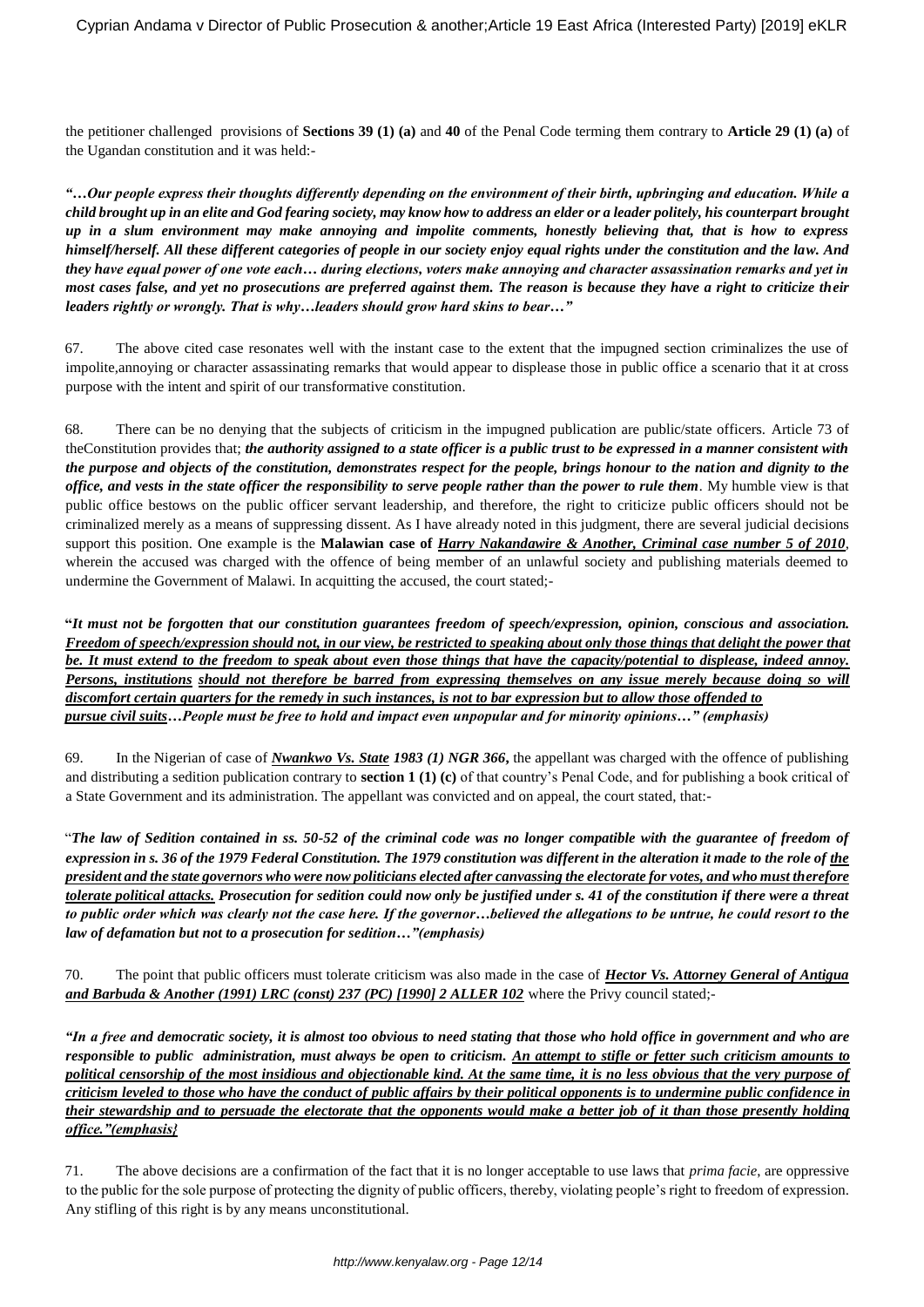72. My finding, therefore, is that the impugned section is unconstitutional to the extent that it infringes on the citizens right tofreedom of expression guaranteed under Article 33 of the Constitution and derogates the right to a fair hearing by providing for an offence in such broad and unclear terms thereby making it subject to the arbitrary and subjective interpretation by the Director of Public Prosecution or the court contrary to **Article 50(2)(b)** of the Constitution. I wish to reiterate that under **Article 25(c) of the Constitution,** the right to a fair trial cannot be limited.

73. I have carefully considered the impugned section *visa vis* the constitution, and also taken into account judicial pronouncements on the right to freedom of expression. As I have already stated in this judgment, the people of Kenya gave themselves a new Constitution with a robust and progressive Bill of Rights in 2010 after the enactment of the impugned Act in 2009. The said Constitution protects people's rights and prohibits laws that unreasonably and unjustifiably infringe on those rights. Section 7 of the Sixth Schedule of the Constitution stipulates that "*all law in force immediately before the effective date continues in force and shall be construed with the alterations, adaptations, qualifications and exceptions necessary to bring it into conformity with this*  **Constitution.**" It is therefore my finding that a provision such as Section 84D of KICA is too retrogressive to fit into the modern, open and democratic society envisaged under the current Constitution. The impugned section is too wide in scope, punitive in intent and suppressive in effect to be tolerated by our transformative Constitution. I reiterate that it is clear to me that the impugned section is inconsistent with Articles 33, 50 (2) (b) and 25 (c) of the Constitution, in so far as it suppresses freedom of expression and denies the accused the right to fair trial through vagueness and ambiguity.

## **Disposition**

74. Having regard to the findings and observations that I have made in this judgment and having given due consideration to the petition herein, taking into account provisions of Article 259 which provides for the promotion of values and principles of the Constitution, including advancement of the rule of law, Social Justice and Enforcement of fundamental freedoms and human rights, I find that Section 84D of Kenya Information Communication Act violates the Constitution and is invalid. I further find that continued enforcement of the section against the petitioner herein is a violation of the petitioner's rights. Consequently, I allow the instant petition and make the following orders;

a) *A declaration is hereby issued that Section 84D of KICA is unconstitutional and invalid.*

- b) *A declaration is hereby issued that the continued enforcement of Section84D of KICA by the second respondent against thepetitioner herein is unconstitutional and a violation his fundamental right to freedom of expression.*
- c) *Flowing from order (b) hereinabove, an injunction barring the first respondent from carrying on with the prosecution of thepetitioner in the proceedings in Milimani Criminal Case Number 166 of 2018; Kiambu Criminal Case Number 686 of 2018 and Kiambu Criminal Case Number 687 of 2018.*
- d) *Each party shall bear their own costs.*

**Dated, Signed and Delivered in open court at Nairobi this 31st day of July 2019.**

#### **W. A. OKWANY**

#### **JUDGE**

#### **In the presence of:**

Mr Moimbo for 2nd respondent

Mr. Moimbo for Mwenda for 1st respondent

Mr Wambugu for Ochiel for interested party.

Court Assistant - Fred